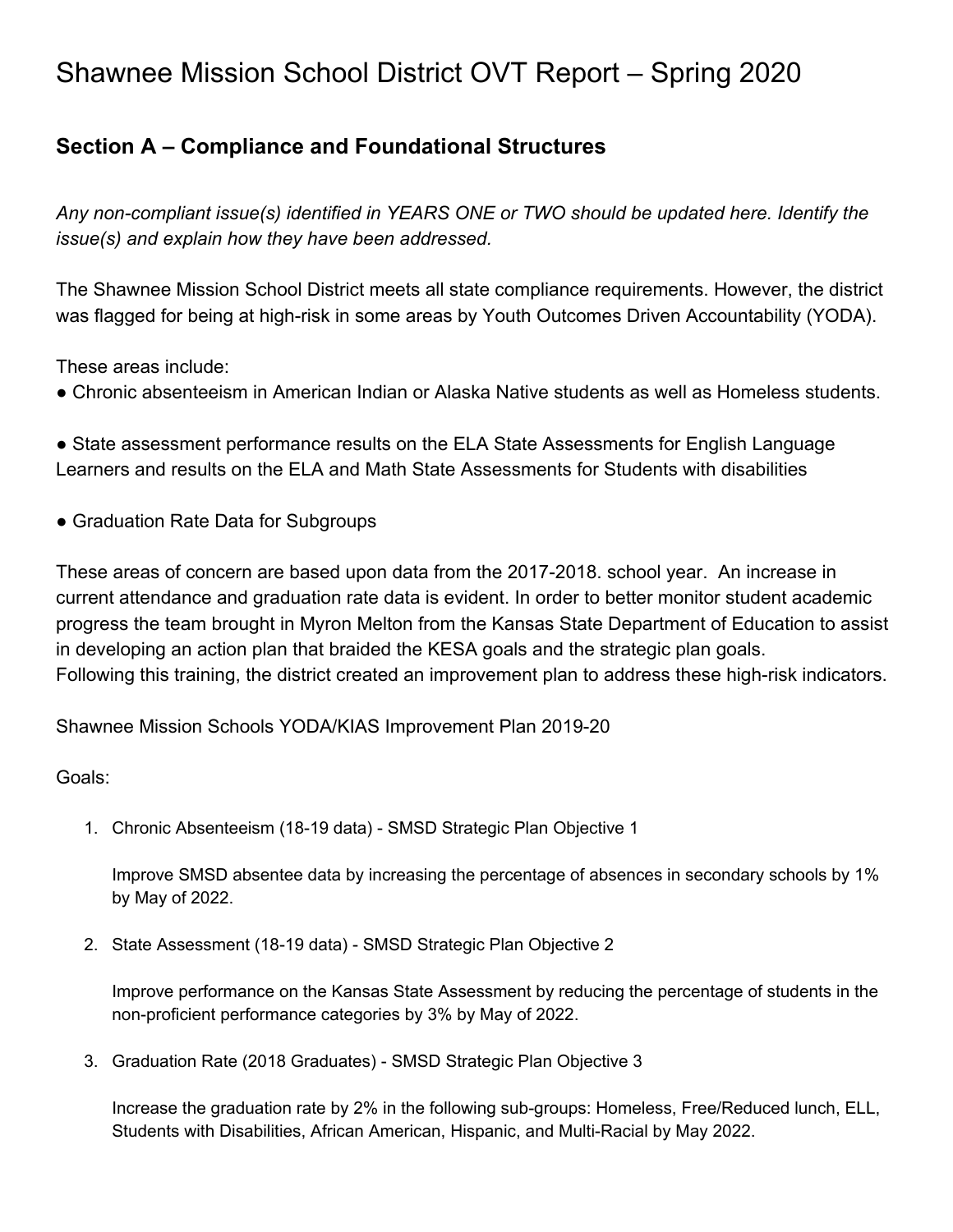The OVT suggests the building leaders identify not only the subgroups of students that fall into the categories (chronically absent and at risk of not graduating) but identify the students and understand exactly who the students are in order to intervene individually. The OVT suggested having data points for monitoring the targeted subgroups and data points for monitoring the individual students. These data points will need to be collected at the building level.

# **Section B and C: District Goals - Relationships: Equitable and Inclusive Culture**

The Shawnee Mission School District has placed a strong emphasis on creating ways to ensure students have equitable learning opportunities. Creating a three-year cycle, they have outlined a process that will provide professional development on equity throughout their schools. Both certified and classified staff are expected to be trained through a train-the-trainer model. Staff will be focusing on creating an inclusive culture. Tracking of discipline referrals across all sub groups, attendance data and graduation rates are all being monitored.

The KESA Needs Assessment Data taken in previous cycle years had indicated a focus should be placed on increasing stakeholder engagement and involving families and the community in making connections. Buildings within the district have found a connection between the District Level Team, Building Level Teams and Site Councils. The multiple committees are using a common agenda that has led to focused discussions. Knowing the district's focus has kept buildings aligned because they now share a common goal. This common goal has allowed middle schools to meet across all feeder patterns and has brought community groups in to help support families in need. Each building leader discussed the formation of a common partnership that was helping to meet the needs of the diversity within each building.

Suggestions from the previous year's OVT visit was to take the focus that had been placed on engaging the community and do the same to build relationships within the school setting. This action could be seen in the work through the Social Emotional Learning Cadre. Multiple stakeholders from all areas within PreK-12 using feeder schools were brought together. This team looked at the Social Emotional Character Development Standards and identified 8 priority standards at each grade level. Teams then broke down areas in which buildings were currently meeting student needs. Some of these activities included:

- 30 minute daily focus on character skills
- Tobacco Prevention "Up In Smoke"
- K-6 Happy Bear
- E-Safety presentations
- Suicide Prevention presentations
- Bully Prevention Month
- Social Work building support
- Kindness Patrols
- Parent Information Nights
- Second Step Lessons
- Relationship Matching
- Morning Meetings
- Deep Equity Training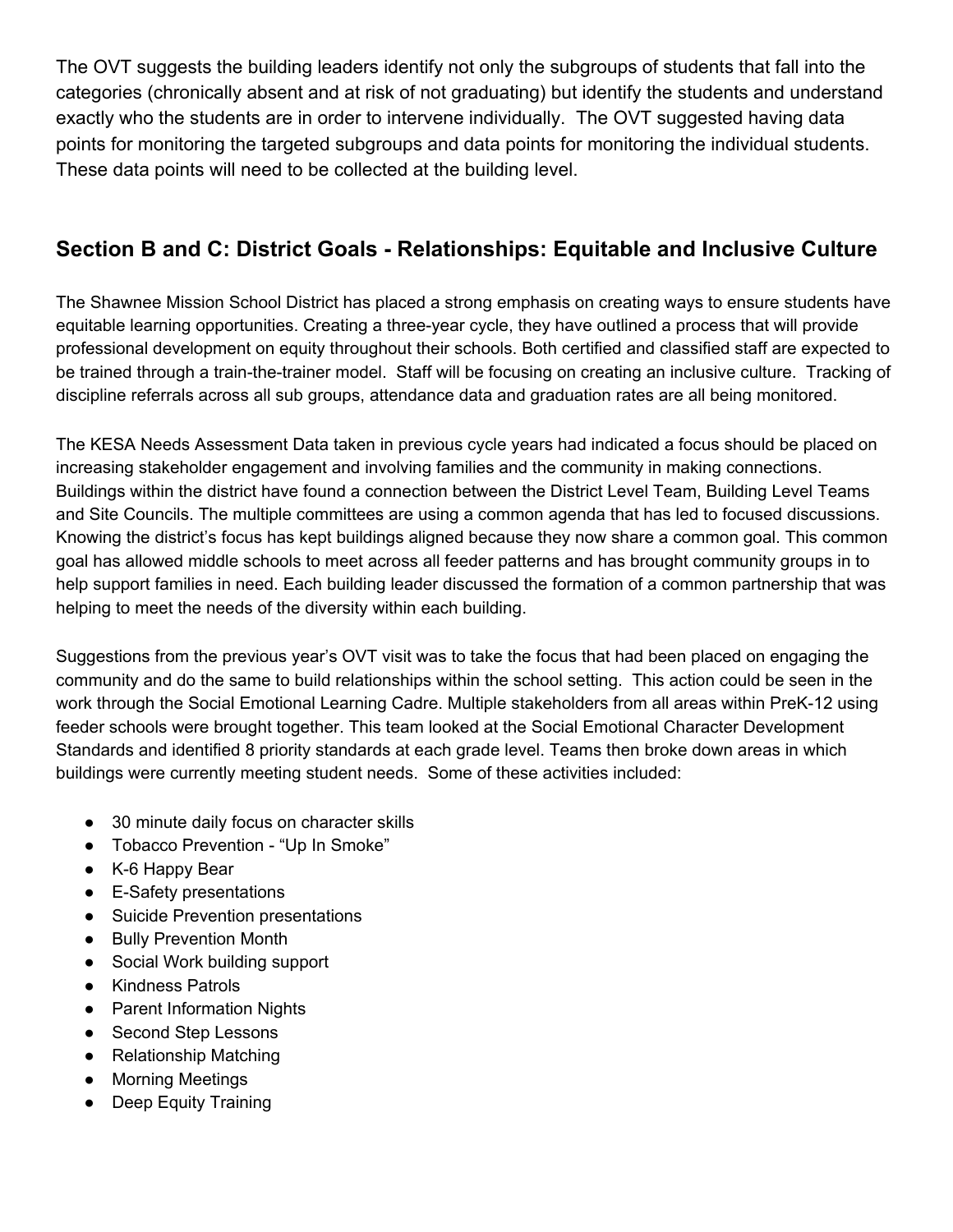Members of the OVT recognized the multiple efforts to keep students as the focus. Recommendations were made to analyze what was making the biggest impact and what could be released to take stress off of staff members. Members of the District Level Team mentioned a new Climate Culture Survey could help narrow down information through student, staff and parent input.

#### **Section B and C: District Goal - Responsive Culture**

During the 2019-2020 school year the Shawnee Mission School District developed a Strategic Plan to provide more structure and clarity to their improvement process. Multiple stakeholders worked to ensure a responsive culture that met the academic and social-emotional needs of all students. In creating a Strategic Plan, multiple stakeholders including building representatives, district administration, students, parents and community members came together to plan and provide feedback to increase academic and personal success. Committees took a closer look at the district's RtI process to ensure there was a clear goal on how to serve students with tiered supports. This District Level Team agreed the language needed to be consistent at all levels. The representatives from each level are providing communication and feedback between each building and the DLT.

A large part of this success on building a responsive culture was connected to the intense professional development provided to educational staff. This professional development focused on areas including:

- English Language Curriculum to allow students to return to core classes with support
- Scaffolding Maps that are focused on common assessments
- Special Education Resources to promoting learning skills to generalize in the real world
- Expanding Higher Education Opportunities
- Completing Xello Student Surveys to identify career pathways

The OVT members encouraged the DLT and BLT members to look at opportunities to share this information with parents. This could be during enrollment, an Open House or in weekly newsletters. By updating families, the district could build connections and support students in long range planning.

## **Section D - Results**

The Shawnee Mission School District (SMSD) continues to focus on school improvement through the district's strategic planning and the KESA process. Shawnee Mission School District has been tracking data and monitoring results for state board of education goal areas. These areas include Kindergarten Readiness, Social-Emotional Learning, Individual Plans of Study, High School Graduation Rates, and Post-Secondary Completion/Attendance.

#### **Kindergarten Readiness:**

Pre-K teachers have engaged in the same curricular processes as K-12 staff to create curriculum maps and proficiency scales to articulate the essential competencies that students need to master for a successful transition to Kindergarten. Priority Standards and Proficiency scales have been created and implemented for literacy and math as well as Social- Emotional Learning and Approaches to Learning. Teachers use these resources to monitor the young learners' progress on these critical skills necessary to be ready for Kindergarten. In addition to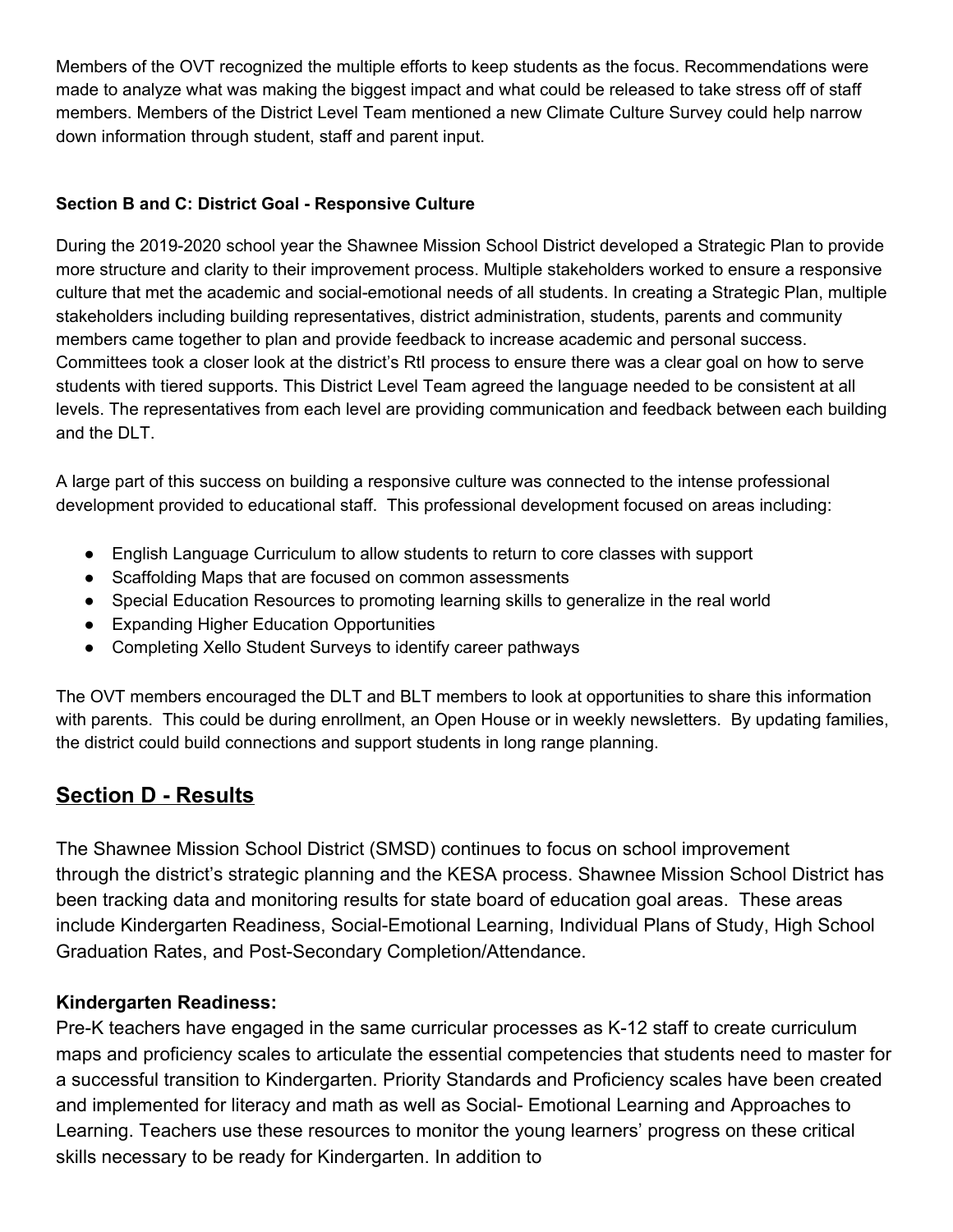this targeted approach to ensure all students receive quality instruction on these important early learning skills, SMSD also monitors students' readiness levels by collecting data from the Ages and Stages Questionnaire and the local screening tool to determine if incoming Kindergarten students need additional support and intervention. The youngest learners will continue to receive appropriate support as outlined in the district's revised Response to Intervention protocol. SMSD utilizes MyIGDIs, Acadience (DIBELS) assessment and the NWEA Primary Map assessments to monitor students' progress and then they use the data from these assessments to determine the level of support needed for each student.

SMSD utilizes Acadience (DIBELS) to assess incoming Kindergarten students in reading Skills. The percent of incoming kindergarten students scoring at Benchmark on the reading assessment in the fall for the past three years has been largely stable fluctuating up and down in alternating years.

Below is a table that shows the % of students scoring at Benchmark on the Reading DIBELS assessment for Kindergarten students for the last three years.

| KDG. Reading DIBELS | 2017-18 | 2018-19 | 2019-20       |
|---------------------|---------|---------|---------------|
| Beg. of Year        | 61%     | 67%     | 64%           |
| Middle of Year      | 70%     | 72%     | 70%           |
| End of Year         | 79%     | 78%     | Not Available |

This data shows that the majority of the incoming Kindergarteners have the necessary literacy skills to be ready for Kindergarten in the fall. The data also confirms that through-out the school year, most students are responding positively to instruction and interventions. As they implement the strategies outlined in the strategic plan, they look forward to more consistency and an increase in this data.

#### **Local Kindergarten Screener**

SMSD also uses a locally developed Kindergarten Screening assessment to assess incoming students' Kindergarten Readiness Skills. Students participate in activities to demonstrate their ability to:

- Identify upper-case letters
- Identify numerals
- Count objects
- Identify basic colors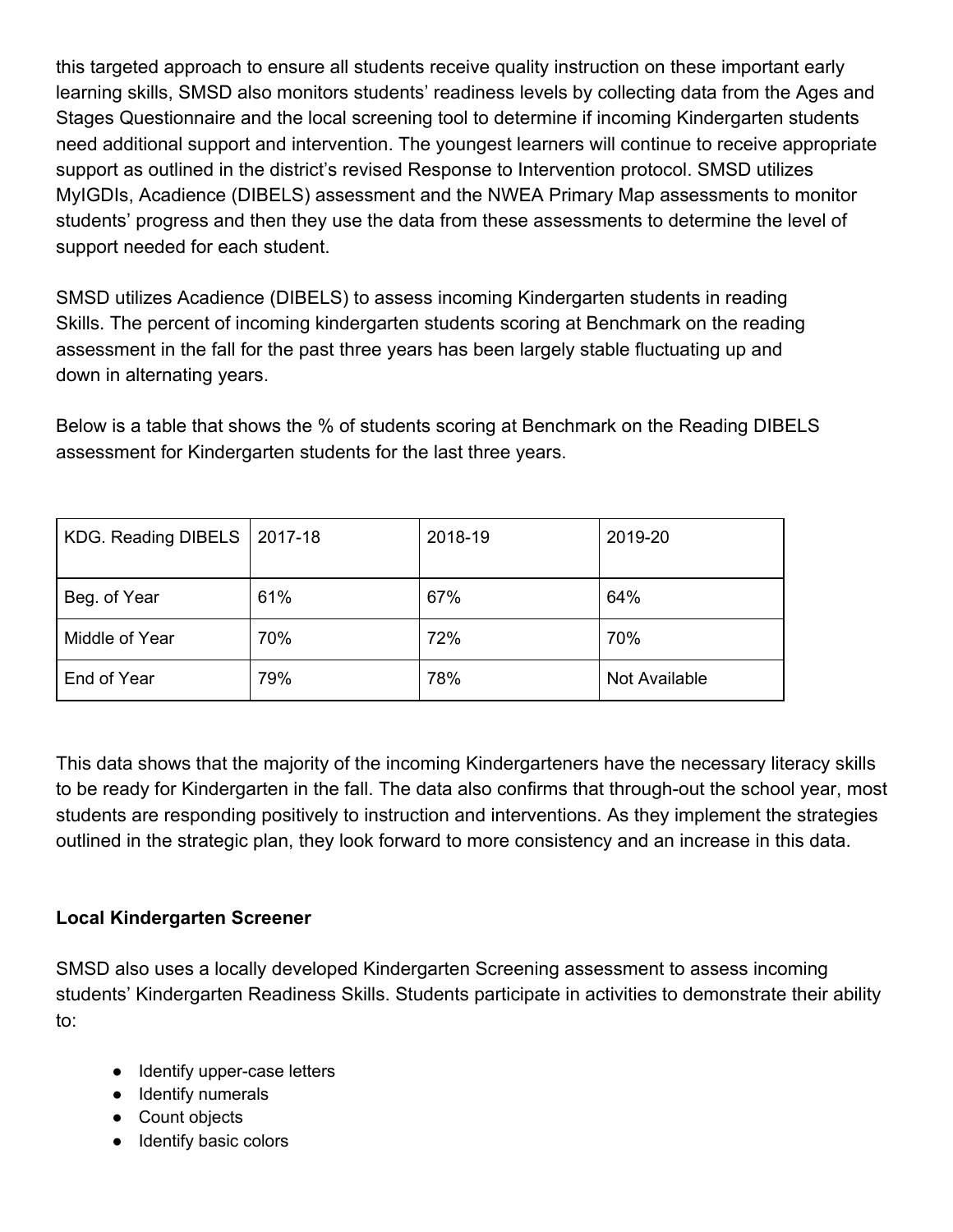● Perform gross and fine motor skills (pencil grip, cutting with scissors etc.)

They use this data to inform practices by:

- Monitoring trends over time
- Providing parents with feedback regarding their student's Kindergarten readiness skills
- Providing teachers with specific information regarding individual students' skill levels so they can use this information when planning instruction

Below is the data from this local assessment.

#### **School Year: Average Composite Score**

2017-2018: 33.3 2018-2019: 33.9 2019-2020: 33.7

The highest score possible on this local assessment is 47.2. The data has been consistent over the last three years.

#### **Social- Emotional Learning:**

A team created during last school year has been working this year to identify and define the social-emotional and character development standards that will be areas of focus in each grade level. By developing and implementing a systemic protocol to support students' social-emotional learning, staff will have the training and resources necessary to be responsive to the needs of their students.

The Shawnee Mission School District (SMSD) Strategic Plan requires that they make Social-Emotional Learning (SEL) a priority by way of three objectives:

- Every student will achieve academic success through an individualized learning plan
- Every student will develop and utilize personal resilience while mastering competencies that lead to college and/or career readiness
- Every student will develop interpersonal skills to be an engaged, empathetic member of the local and global community.

Through programs like Second Step and Trauma Smart, the district is working to ensure all staff members have a deeper understanding of the Social Emotional Character Development (SECD) Standards and how teachers can incorporate teaching these competencies into all areas of instruction. Moreover, training on trauma-informed and trauma-responsive methods are being conducted at the district and building level.

As part of their commitment to establish a data-rich culture and use data to guide their decisions, this year is their first year implementing the Panorama Social Emotional Learning Survey. The Panorama platform enables school districts to administer validated, research-based social emotional learning surveys to students. For SMSD, survey data will work in conjunction with KSDE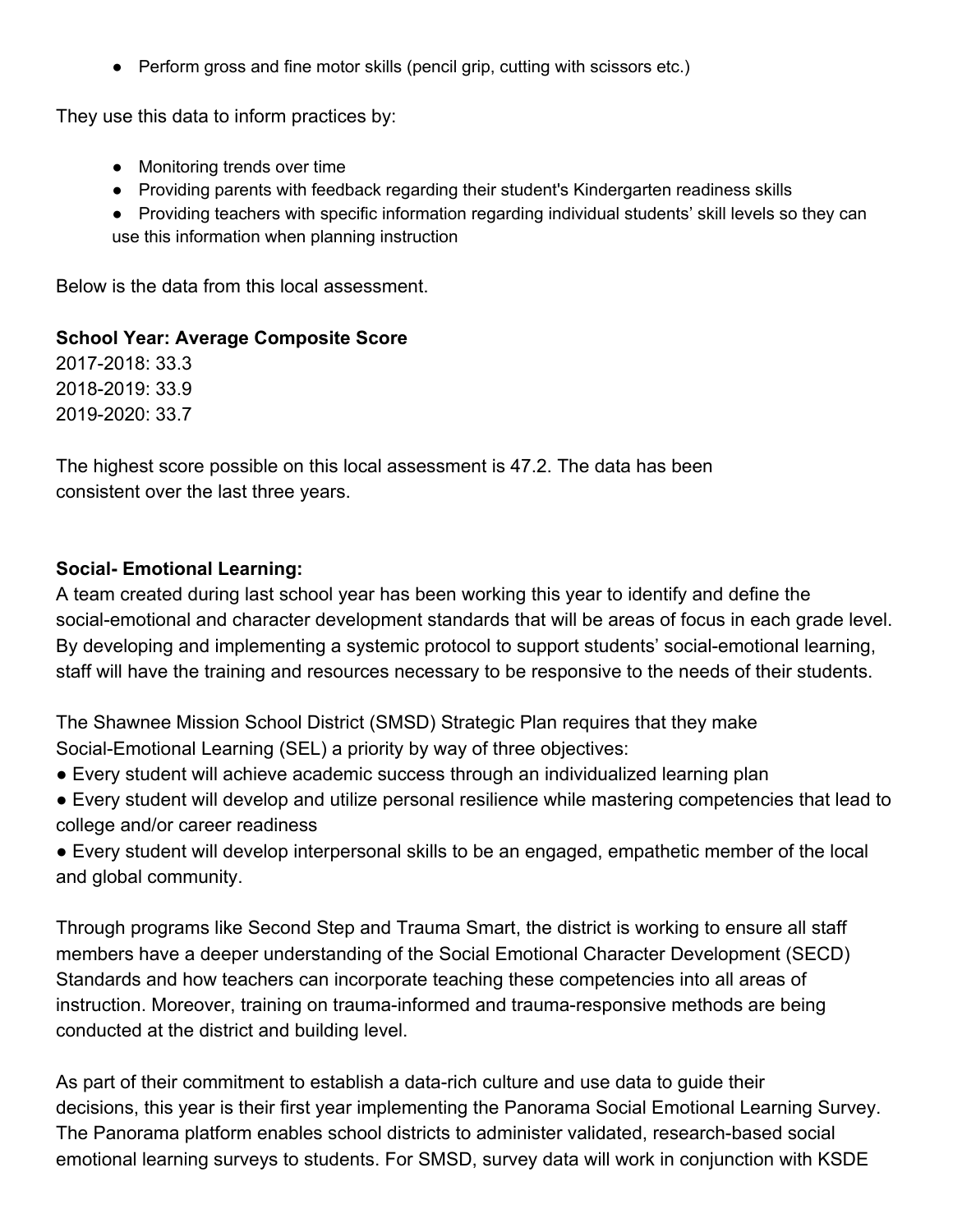SECD Cornerstone standards and provide a customizable approach to measuring social-emotional learning and growth.

They are using the results from the fall administration as a baseline measure. They will continue to monitor student growth with each administration of the survey.

PANORAMA SMART Goals:

By May 2022:

- The Percentage of Favorable Responses in the Area of Grit will increase by at least 10% in grades 3- High School
- The Percentage of Favorable Responses in the Area of Growth Mindset will increase by at least 10% in grades 6- High School
- The Percentage of Favorable Responses in the Area of School Climate will increase by at least 10% in grades 6- High School

The Panorama survey allows SMSD to measure emotion-regulation, grit, growth mindset, social awareness and self-efficacy, as well as environmental categories like school climate, teacher-student relationships, school safety and students' sense of belonging. Surveying these social-emotional traits sends a message that they care about these skills. It also allows them to be proactive with regard to issues and concerns at the district, building and individual student level. With this info building leadership and SIT Teams can develop specific, targets and strategies to address concerns.

#### **Individual Plans of Study (IPS):**

The work being done in the area of curriculum, instruction, and assessment will help SMSD monitor students' mastery of the essential academic and interpersonal competencies necessary to achieve their career goals. By increasing students' understanding of the importance of these curricular and social-emotional skills and providing them with connections to show how they will impact students in the workplace, engagement in the IPS process becomes more relevant.

In the spring of 2019, 57% of all students in grades 7-12 had identified a learning style and personality style as well as career clusters in their individual plan.

As of December 20, 2019, 70% of students in grades 7-12 had completed these same tasks in their plans.

SMSD schools utilize Seminar or Mascot time for students to engage in the development, implementation, and review of these individual plans. The level of implementation varies as the focus has been on getting the plans created. They will continue to expand the use of these plans to consistently engage students and their families in this process.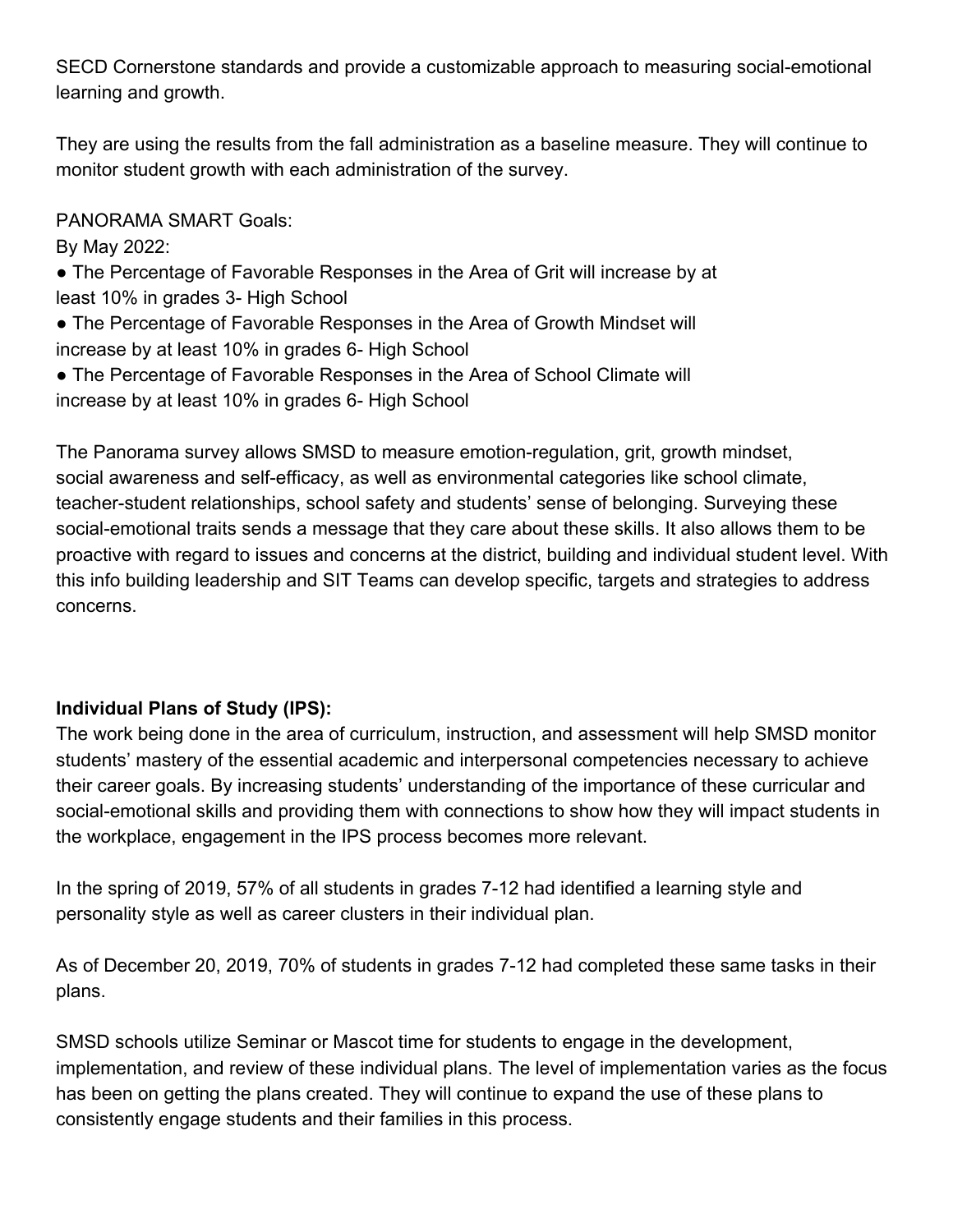By May 2022, at least 95% of all students in middle and high school will have a complete Individual Plan of study that they use regularly to continue to expand their career exploration.

#### **High School Graduation Rates:**

By clearly identifying and articulating the academic and interpersonal essential competencies, monitoring all students' progress and providing students with targeted interventions to support their academic and social-emotional skill development, more students will successfully complete high school and be better prepared for college and careers. This should positively impact their high school graduation rates for all groups of students.

#### **Shawnee Mission School District 2019 Graduation Rate ● 90% of all students graduated from high school**

Below is a table comparing the 2018 and 2019 Graduation Rates for different student Groups.

| <b>YEAR</b> | <b>WHITE</b> | <b>HISPANIC</b> | <b>AFRICAN</b><br><b>AMERICAN</b> | <b>FREE AND</b><br><b>REDUCED</b> | <b>SPED</b> | ELL  | <b>MIGRANT</b> |
|-------------|--------------|-----------------|-----------------------------------|-----------------------------------|-------------|------|----------------|
| 2018        | 91.8         | 84.5            | 84.5                              | 79.4                              | 83.0        | 79.7 | 60.0           |
| 2019        | 92.0         | 83.6            | 90.4                              | 82.1                              | 76.2        | 82.8 | 71.4           |

They were able to increase the graduation rate for many of their student groups:

- Almost 6% increase for African American students
- Almost 3% increase for Free & Reduced students
- Almost 7% increase for ELL students
- Over 11% increase for Migrant students
- However, there was a decrease in the graduation rate for some of their student groups:
- Almost 1% decrease for Hispanic students
- Over 7% decrease for Students with Disabilities

#### **Post-Secondary Completion/ Attendance:**

As SMSD continues to implement their Strategic Plan outcomes and focus on improvement in the other Kansas State Board Goal areas, they should see an increase in the percentage of students who attend and complete post-secondary programs. They will continue to make sure students are:

- Ready for Kindergarten
- Demonstrating appropriate social-emotional competencies
- Utilizing their Individual Plans of Study to pursue their career interests and goals
- Prepared to graduate from high school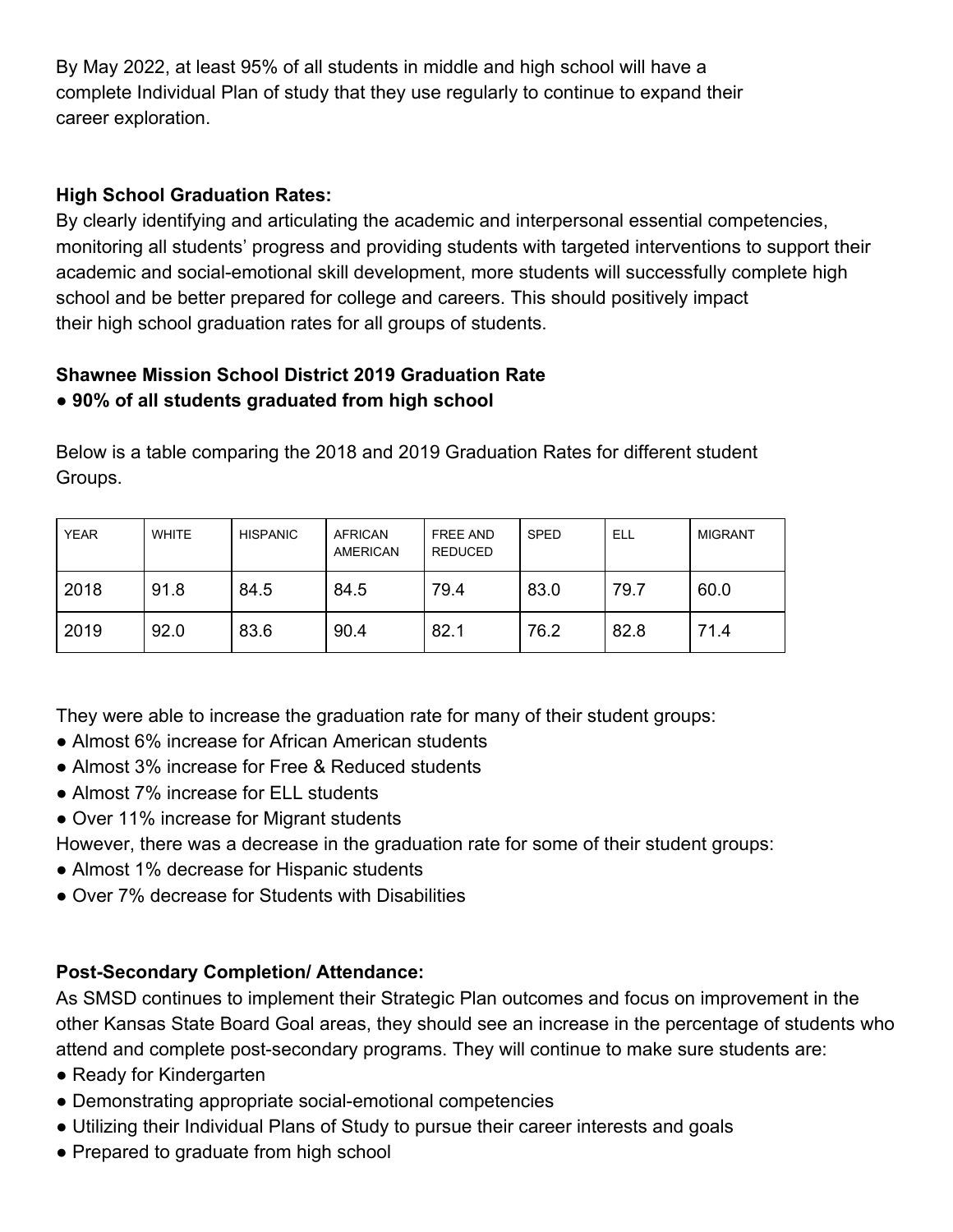● Equipped to complete their post-secondary plans

Using the KSDE Report Card Data, their Success Rate has fluctuated between 62% and 66% over the past five years. These values are approximately 10% higher than the state aggregate. Their Effective Rate has fluctuated between 55% and 60% during this same time frame. These values are also approximately 10% higher than the state aggregate. It is important for the district to base their progress around post-secondary success on improvement AND the comparison of actual rates with predicted rates.

## **Section E - Implementation of Action Plans**

#### **Summarize the implementation of building level and system level action plans, review data and evidence supporting plans and selected goals. Evidence of a shared responsibility and the necessary resources provided to buildings are to be identified.**

The "*KESA Action Plan Doc*" outlines the system's objectives as aligned to the strategic plan and KESA guidelines. Objectives are clearly listed with indicators, baseline, and target. A series of action items are listed under each objective outlining the strategies that will help the system reach its goals including resources. During the onsite visit *not one* interviewee stated resources were not available to meet goals. One reference was made to the development of an RTI Coordinator job description. This job description is going to the "cabinet" to determine if it is needed. Such statements suggest resources listed are provided and accessed to achieve goals. Stakeholders, including over 300 community members, aided the system in developing its strategic plan (an overview of this work was presented to the OVT on April 30, 2020) and objectives. Evidence was provided in the Year 3 Artifacts as well as confirmed in onsite interviews (with stakeholders including social workers, directors, principals, and teachers) that the DLT and BLTs participated in this work. Since that time, the DLT and BLTs have been designing action plans that meet the needs of the individual building communities while also advancing the system's goals as outlined in the KESA and Strategic Plan action plans.

The BLT ties all this work together through PLC's and the 20-day plans. Samples of these plans were outlined at the OVT visit on April 30, 2020. and sent via email on May 1. BLTs have KESA goals (aligned with the strategic plan) and together these synergistically move the entire district forward while also advancing the immediate needs of buildings. As the district elementary and secondary coordinators work with BLTs, they develop 20-day plans that outline what the community is going to work on in the next cycle and what they hope to glean from that work. This activity may help teachers see how their work and district work/goals are one in the same—connected to push the entire district forward. The professional development plan in the system also emphasizes how initiatives tie together to support teachers' work in being responsive to student learning. In summary, the hope is that initiatives aren't seen as disconnected items to check off a to-do list, but rather as natural parts of the building's culture to meet student needs.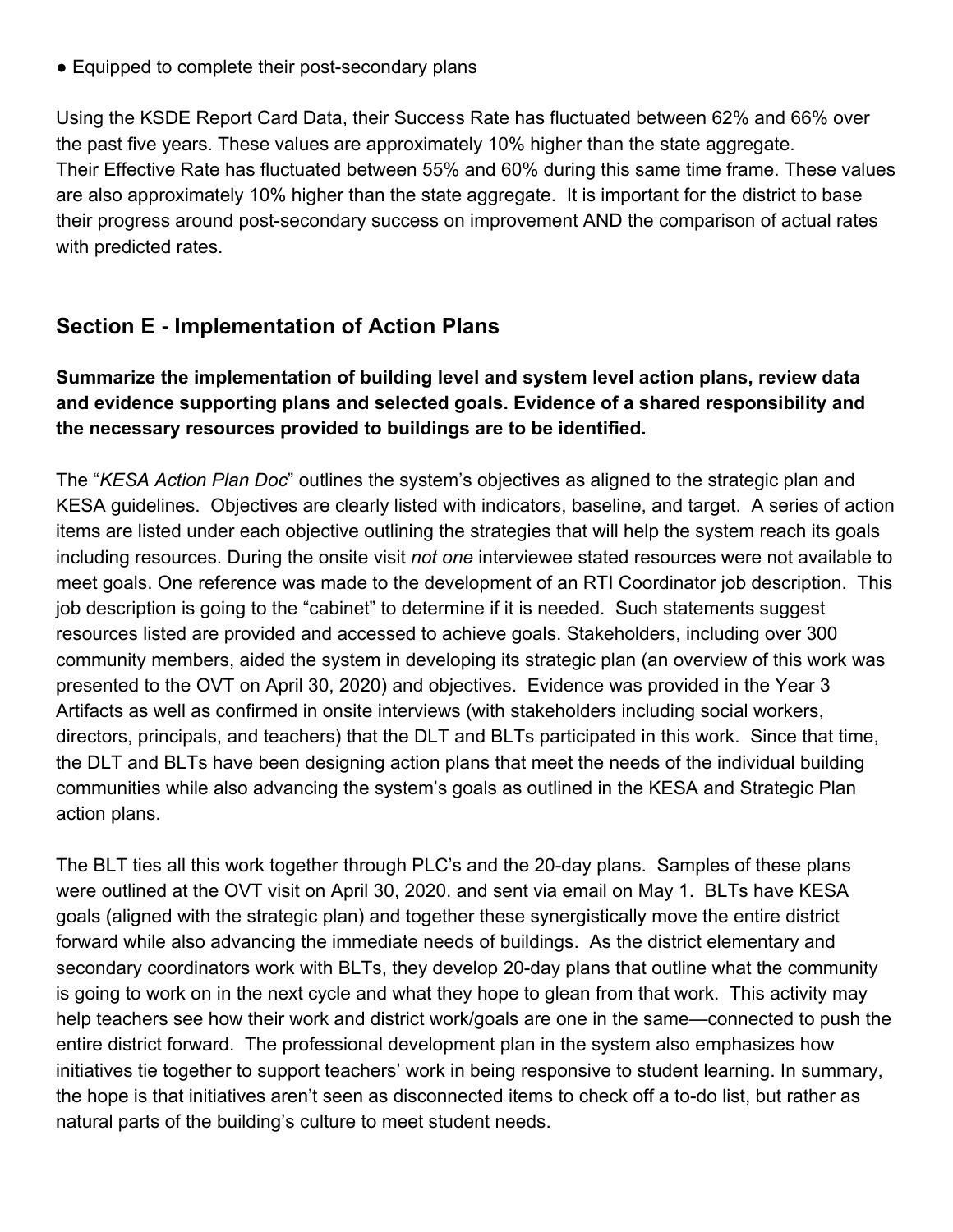Continued effort is encouraged to help staff and patrons connect the different parts of the improvement plans. For example, the Deep Equity work is connected to SEL which is connected to increasing academic achievement. The same is true for RTI, PLC's, personalized learning, individual plans of study, graduation rate, kindergarten readiness, etc. The OVT does not question that leadership understands these connections but cautions that staff and patrons may not easily make these connections if plans or data are presented as segmented initiatives. The explanation of the 20-day plan helped the OVT understand this process. It will take continuous effort to help people make these connections. PLC's may be a valuable piece of solving this on-going challenge.

The system (DLT and BLT) continues to streamline how it collects data (using tools like XELLO for Individual Plans of Study and Panorama for Social Emotional Learning) and links the data to strategic objectives. Interactive Dashboards

([https://www.smsd.org/academics/curriculum-instruction/interactive-dashboard\)](https://www.smsd.org/academics/curriculum-instruction/interactive-dashboard) are provided on their website housing many data points outlined in the "*KESA Action Plan Doc*" as indicators of achieving objectives. Potentially identifiable data has been removed. The dashboard does not give year over year comparison data and the Year 3 Report provides goals for data points but no analysis of findings outside compliance and foundational structures. A YODA Improvement Plan and SMART Goals have been constructed to ensure the system is "moving the dial" when tracking achievement and goal attainment. In examining the data provided, the district is making gains in all areas with the exception of slight decreases in graduation rates for Hispanic students and Students with Disabilities (with 1% and 7% decrease respectively), and Kindergarten Readiness in Reading (DIBELS declined approximately 2 percentage points). IPS compliance has gone from the 57% to 70%. Other Compliance and Foundational Structures data points show a growth in activity or gains toward goals. The OVT recognizes the district has many initiatives and activities to track. The system has proven itself student-centered and focused on its strategic plan. Students are being well served by a talented team and committed community. While all initiatives are connected to the action plan, there is concern that data points have not been established that can clearly point to the effectiveness of given actions. For example, if resiliency is a major component of SEL, what measure will be accepted as evidence given the "*KESA Action Plan Doc*" lists Discipline Data, Attendance Data, Panorama Data, and Climate Survey Data as evidence points? The OVT recommends using the KESA action plan document and connecting action steps with data points referenced in the objectives to hone efforts and help track the effectiveness of various initiatives. This should also allow the system to let go of work that isn't fruitful in achieving their goals. That said the OVT recognizes some initiatives may be important to the system that are outside of KESA and should be maintained due to this. Absent these connected data points, the district may be hard pressed to convince the ARC that progress has been made and may attribute gains incorrectly to the wrong initiative. Finally, as the system approaches years 4 and 5 of the KESA cycle, it will be important to conduct an assessment alignment activity summer 2020 to ensure the correct data points are tracked to promote integrity of findings.

## **Section F – Additional Evidence of System Improvement**

SMSD is a student- centered school district. This is evident by the planning process that keeps students as the focus and the goals established to monitor student success.